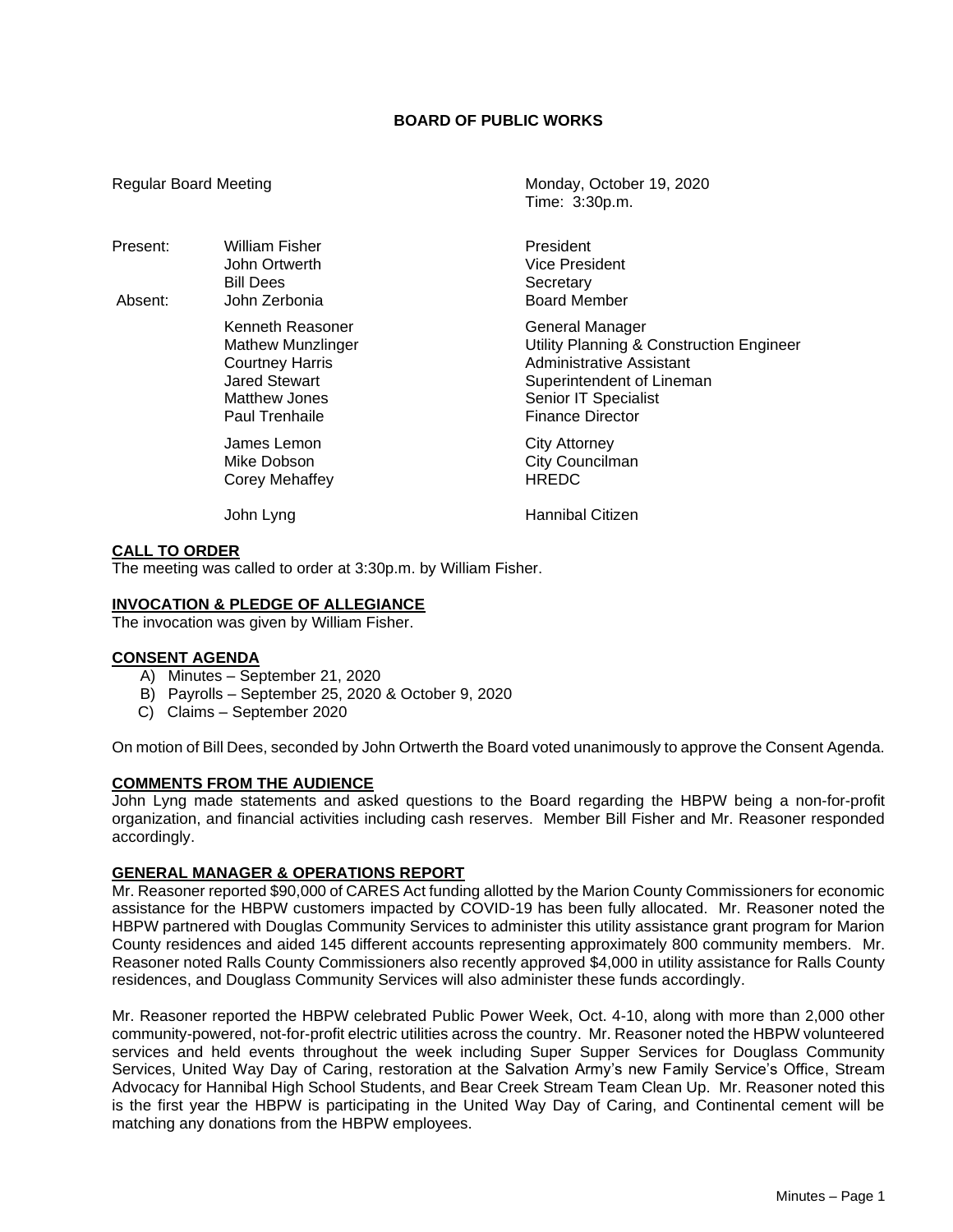Mr. Reasoner reported the HBPW Customer Service Department is making every effort to avoid disconnections for nonpayment by actively communicating and establishing payment arrangements. Mr. Reasoner noted the customer service representatives have been taking a proactive approach to educate and connect customers with community resources and programs in the area.

Mr. Reasoner reported purchase power costs are running below the prior 12 month running average which include all-in costs of power delivered to Hannibal was \$57.29/MWh compared to \$60.75/MWh for the same period a year ago.

Mr. Reasoner reported the weather has been extremely mild which in turn is a good thing for customers allowing low demand and usage for customers.

Mr. Reasoner noted the Martin Street project started October 12, and the HBPW employees contacted the surrounding citizens in that area to make sure they were aware of all aspects of the project and to see if they had any concerns. Mr. Reasoner noted the project is early on and Mathew Munzlinger will be updating more information in the projects report.

# **FINANCIAL REPORT**

Paul Trenhaile presented the Board with the financial results for the month of September 2020, year to date results, and key financial ratios. Mr. Trenhaile presented the Dashboard presentation to the Board as a review of Key Performance Indicators trailing the last six months.

### **PROJECTS REPORT**

Mathew Munzlinger presented the Board with an updated progress report of ongoing projects. This includes projects from the Water System and Water Treatment Plant, as well as the Sewer System and Wastewater Treatment Plant. Mr. Munzlinger noted the progress of these projects and studies are acceptable and will continue as weather permits.

### **OLD BUSINESS**

### **Stormwater Interfund Loan Agreement – Paul Trenhaile**

Paul Trenhaile reported in 2017, the City Council formally assigned the Board of Public Works the task of managing the City's Stormwater system. Mr. Trenhaile noted based on the research the system requires significant maintenance expense and capital expenditures, in August 2017, the Stormwater Fund borrowed \$1 million from the Electric Fund to provide funds to carry the new utility through until such time that it develops a revenue source. Mr. Trenhaile noted the Stormwater fund currently does not have a revenue source and the bid for the Martin Street project came in higher than anticipated (\$667,629 compared to an estimate of \$480,000). Additional funds are needed from the Electric Fund for the Martin Street project on behalf of the Stormwater Fund. The \$667,629 would be added to the original loan agreement of \$1,000,000. At this time, all principal payments have been deferred (though transfers have been to pay the interest on the loan, so that interest is not increasing the total amount of the loan). Under the modified loan, a principal payment of \$100,000 would be due August 1, 2021 and the rest as a balloon payment at maturity, August 1, 2022.

On motion of Bill Dees, seconded by John Ortwerth the Board voted unanimously to approve an increase to the interfund loan agreement of \$667,629 making the total interfund loan principal owed to the Electric Fund from the Stormwater Fund \$1,667,629.

#### **NEW BUSINESS**

# **Sunshine Law/Public Records Policy – Kenneth Reasoner**

Kenneth Reasoner reported at this time we are asking the Board to table this agenda item with the intent to enhance the website prior to Board approval.

On motion of John Ortwerth, seconded by Bill Dees the Board voted unanimously to approve to table the Sunshine Law/Public Records Policy agenda item until next month.

# **CITY ATTORNEY – PENDING MATTERS**

NONE

# **GENERAL DISCUSSION**

Member Bill Dees voiced after looking through the board packet he was unaware of what the Vervocity interactive marketing fee charge was. Matthew Jones noted Vervocity is the website maintenance provider that is out of Quincy, IL.

Member Bill Dees voiced at the Wastewater Treatment Plant, is there a plan for protecting the staff? Mr. Munzlinger noted they are currently above and beyond their normal PPE for protection.